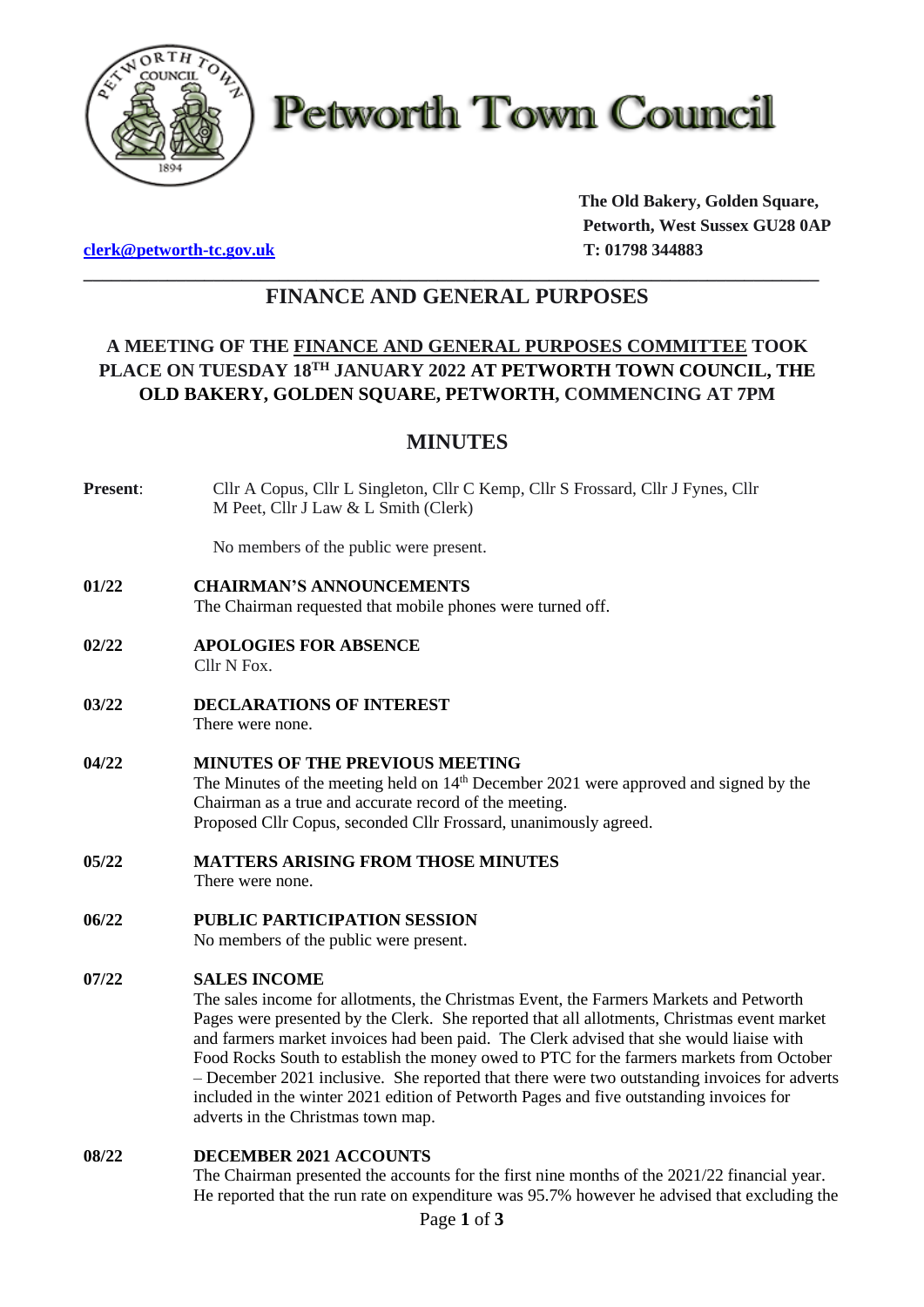transfer of ear marked reserves and the payments made for the cricket nets at the sports ground, the run rate was 74.6%, which was the assumed run rate for the time of year.

### **09/22 FULL YEAR FORECAST**

The Chairman reported that the full year forecast displayed a surplus of £4,930 at the end of the year however he advised that this figure was likely to increase to circa  $\pounds 10,000$  as it was expected that the forecasted traffic costs would not be incurred.

### **10/22 BANK RECONCILIATION AS AT END OF DECEMBER 2021**

The current account and reserve account bank statements had been reconciled to the accounting system balances and were signed by the Chairman.

### **11/22 BALANCE SHEET**

The Chairman presented the balance sheet. The Chairman asked the Clerk to liaise with the South Downs National Park Authority to explore whether the Section 106 grant received for the Old Bakery phone box could be used to maintain the Grove Street phone box and the defibrillator sited within it. Cllr Frossard recommended the committee seek the approval of Full Council to move £4,000 from the farmers market ear marked reserve to the Rosemary Garden wall ear marked reserve.

### **12/22 UPCOMING COSTS**

The committee considered emails received from Rialtas Business Solutions regarding the cost of the year end closedown and annual return preparation. Under the proposal of Cllr Copus, seconded by Cllr Peet, the committee unanimously resolved to instruct Rialtas Business Solutions to undertake the council's year end closedown and annual return preparation in 2022 at a cost of £600. and agreed not to join the loyalty scheme. Under the proposal of Cllr Copus, seconded by Cllr Fynes it was unanimously resolved to recommend the following upcoming costs to Full Council for approval:

- i) £445 to Apples & Pears to reduce the height of the hedge at Grove Street allotments.
- ii) £6081.71 to Traditional Stone to install a new seat surround along the Shimmings Path (actual cost to the council would be £2026.90).
- iii) £69 to Streetmaster Furniture for 3 fixing kits to fix seats along the Shimmings Path.
- iv) £830 to Valens Water on an annual basis to undertake testing of the water in the bottle filler sited in Rosemary Gardens.
- v) £5,000 to Petworth Park Sports to contribute to capital works planned at the sports ground pavilion.
- vi) £185 to the Cumbria Clock Company on an annual basis to undertake the annual servicing of the Church Clock.

### **13/22 INVOICES FOR APPROVAL**

The Clerk presented the invoices requiring payment. Under the proposal of Cllr Copus, seconded by Cllr Singleton, it was unanimously resolved that the following invoices be approved for payment.

| <b>Supplier / Payee</b>            | <b>Net</b><br>$\mathbf{f}(\mathbf{f})$ | <b>VAT</b><br>$\mathbf{f}(\mathbf{f})$ | <b>Total</b><br><b>(L)</b> | <b>Goods &amp; Services</b>                  |
|------------------------------------|----------------------------------------|----------------------------------------|----------------------------|----------------------------------------------|
|                                    |                                        |                                        |                            |                                              |
| Cloudy IT                          | 255.45                                 | 51.09                                  | 306.54                     | licenses, support etc.                       |
|                                    |                                        |                                        |                            | Office rent $25th$ December $2021 - 24th$    |
| <b>Chichester District Council</b> | 1300                                   | 260                                    | 1560                       | March 2022                                   |
|                                    |                                        |                                        |                            | 1st December 2021 - 14th January 2022        |
| <b>BT</b>                          | 115.44                                 | 23.08                                  | 138.52                     | phone, mobile and broadband                  |
| <b>St John Ambulance</b>           | 288                                    | 57.6                                   | 345.6                      | Christmas event first aid                    |
| Community Garden (Men's Shed)      | 95                                     |                                        | 95                         | Wooden Christmas tree decorations            |
|                                    |                                        |                                        |                            | Parking bay suspension for Christmas tree in |
| <b>Chichester District Council</b> | 26                                     |                                        | 26                         | <b>Market Square</b>                         |